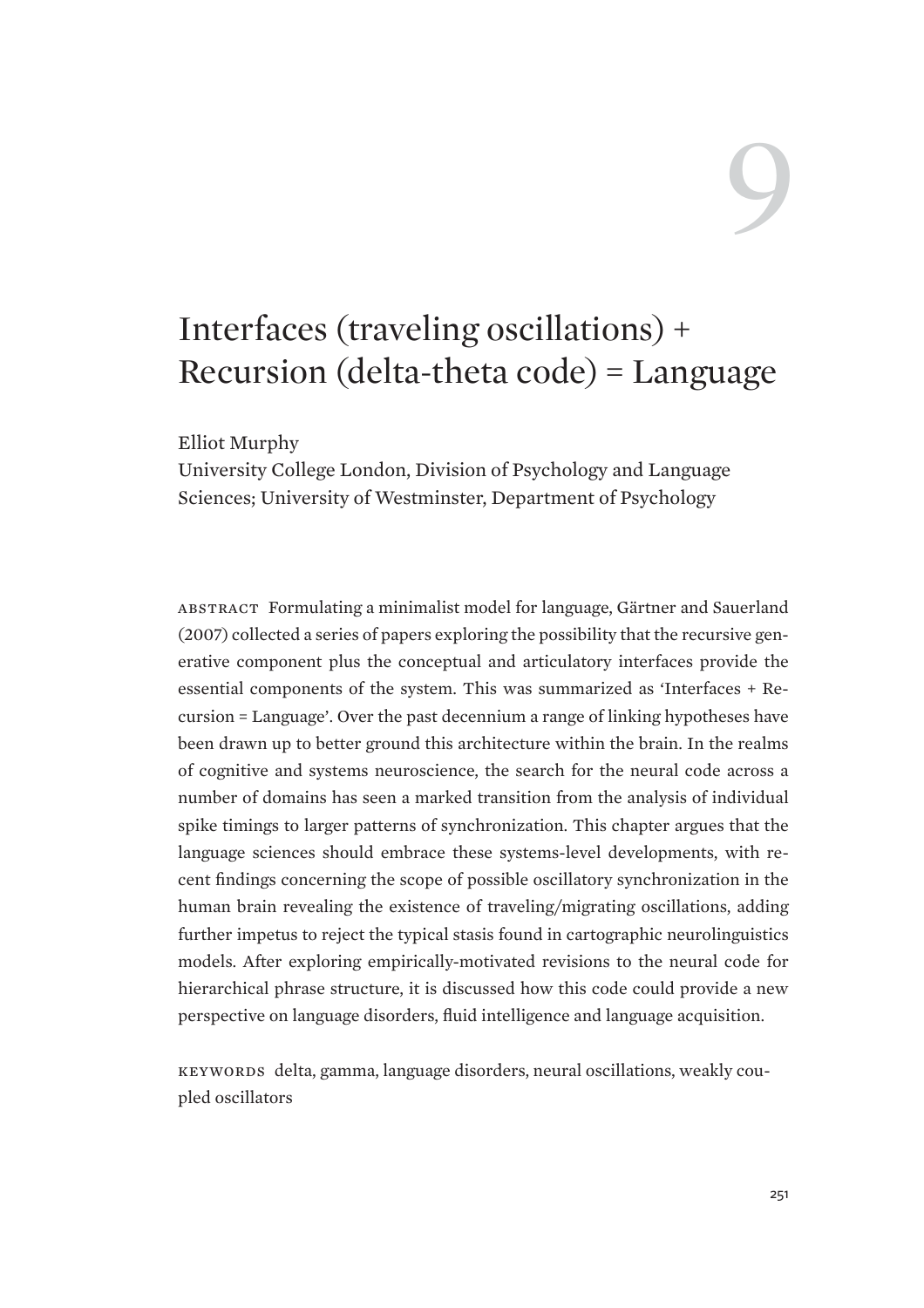# 1 **INTRODUCTION**

This chapter will be concerned with the neural implementation of the generative component of language. Specifically, it will discuss the potential neural oscillations have for providing an explanatory link between linguistics and the brain sciences. *Neural oscillations* are rhythmic fluctuations of spiking activity within neural clusters, and in recent developments in cognitive neuroscience it has been argued that synchrony of these oscillations in distinct clusters can shape input gain and assist information transfer (Akam & Kullmann, 2010; Muller et al., 2018). Oscillations reflect synchronized fluctuations in neuronal excitability and are categorized by frequency: delta ( $\delta$ : ~0.5–4 Hz), theta ( $\theta$ : ~4–8 Hz), alpha  $(\alpha$ : ~8–12 Hz), beta ( $\beta$ : ~12–30 Hz) and gamma ( $\gamma$ : ~30–100 Hz) (see Meyer, 2017).

With respect to particular language-neurobiology linking hypotheses, I will here be assuming the framework for phrase structure generation in Murphy (2016a-c), involving, at a minimum,  $\{\delta(\theta)\}\$  phase-amplitude coupling (with the notation denoting the amplitude of  $\theta$  being phase-locked to  $\delta$ ) to construct multiple sets of linguistic syntactic and semantic features, with distinct  $\beta$  and  $\gamma$  sources also being embedded within  $\theta$  for, respectively, syntactic prediction and conceptual binding. This provides a specific neural code for *recursive hierarchical phrase structure* (reapplying the set-forming operation to its own output), with  $\alpha$  being involved in the early stages of binding (Pina et al., 2018) to synchronize distant cross-cortical  $\gamma$  sites needed for the '{ $\theta(\gamma)$ } code' of working memory and to modulate attentional resources. True recursion defines its output value in terms of the values of all of its previous applications, grounded in the initial application (Lobina, 2017), and this self-referential quality of recursion can be implemented via repeated nestings of  $\theta$  within successive  $\delta$  rhythms. The  $\{\theta(\gamma)\}\$  code is a generic mechanism utilized for visual, auditory, somatosensory and even vibrotactile working memory (von Lautz et al., 2017), and is also involved in inter-regional communication (Solomon et al., 2017), and so it is likely recruited by the language system.  $\theta$ - $\gamma$  phase-phase coupling in the human hippocampus has also been shown to be involved in multi-item working memory maintenance (Chaieb et al., 2015), and different cognitive domains may construct representational stacks via different types of couplings. Given the rich inter-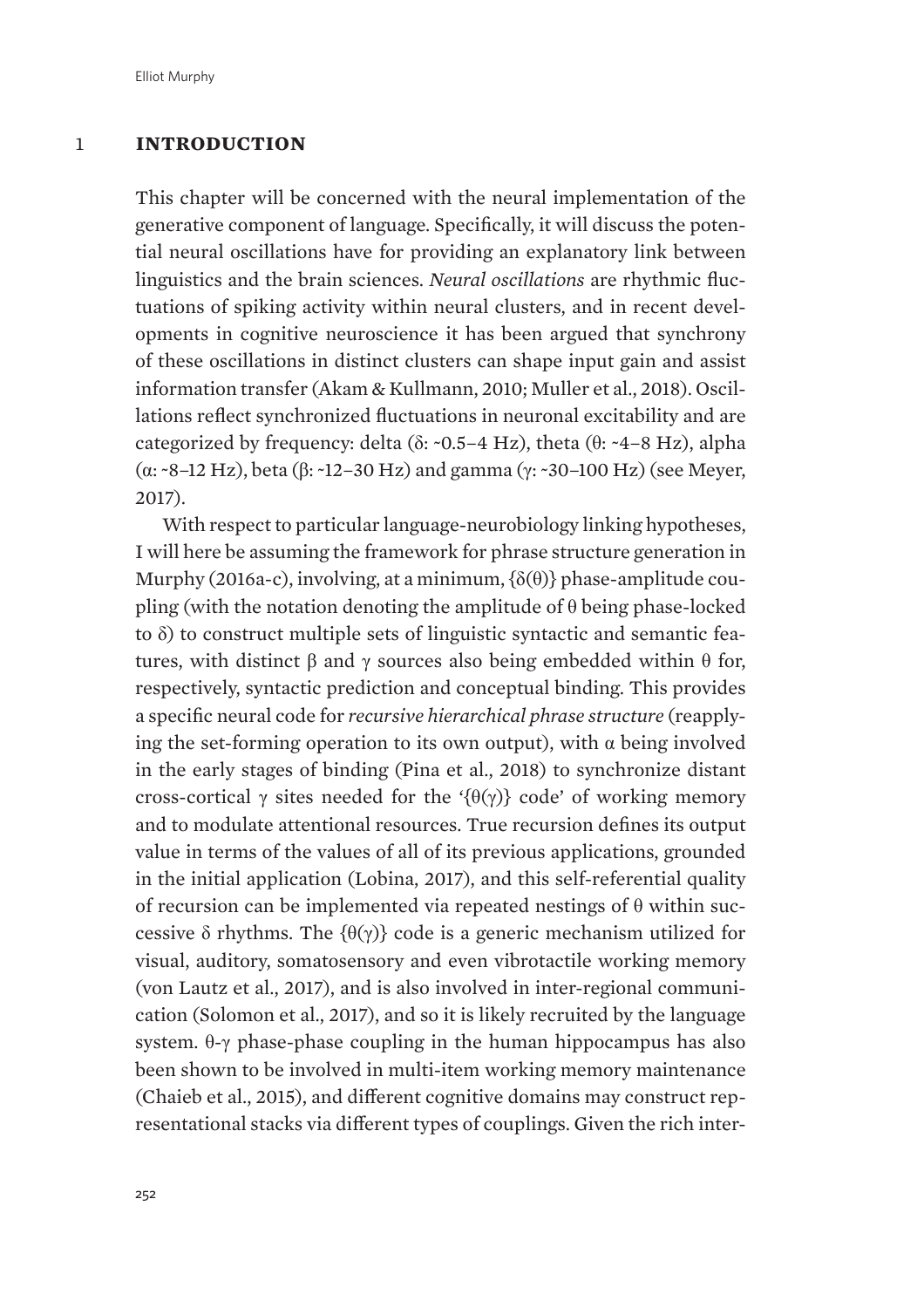faces between language and other cognitive and perceptual domains, it is likely that language processing is implemented via a range of cross-frequency couplings. Although there is accumulating empirical support for this model (Segaert et al., 2018, provide empirical support for the present claims about  $\alpha$  being involved in phrasal chunking) and its computational basis (Zaccarella et al., 2017, provide neuroanatomical support for assuming a core, elementary phrase-structure building operation), recent research opens up the possibility for expansion and refinement.

I would like to note here that any particular linguistic theory which assumes elementary combinatorics for syntax in conjunction with some form of cyclically generated hierarchical phrase structure is compatible with the model to follow, and there is nothing (as yet) in principle which should restrict our focus to *generative/minimalist models* – not least because neurobiological theories do not yet have the explanatory power to adjudicate between different computational theories. Hierarchical dependencies are not exclusive to generative theories, and there is potential scope for linking hypotheses between neurobiology and any number of linguistic theories (e.g., Categorial Grammars, Dependency Grammars, Usage-Based grammars). The minimalist framework assumed here is motivated primarily by the architecture formulated by the Gärtner and Sauerland (2007) equation mentioned above, which is particularly useful for integrating distinct neurobiological processes into a unified theory of the dynamics of language comprehension.

#### 2 **TRAVELING OSCILLATIONS**

Building on a large body of work into the nature of oscillations (Kopell et al., 2014; Le Van Quyen & Bragin, 2007; Patten et al., 2012), Zhang et al. (2017) present novel insights into a relatively new mechanism for largescale neural coordination in the form of *traveling oscillations* which cycle cross-cortically at a speed of ~0.27–0.75 metres per second. These form spatially coherent waves that move across the cortex. In purely physical terms, a traveling wave is a disturbance traveling through a medium such as water, air or a cellular network. Instead of involving precise zero-lag synchrony (involving perfect temporal alignment between synchro-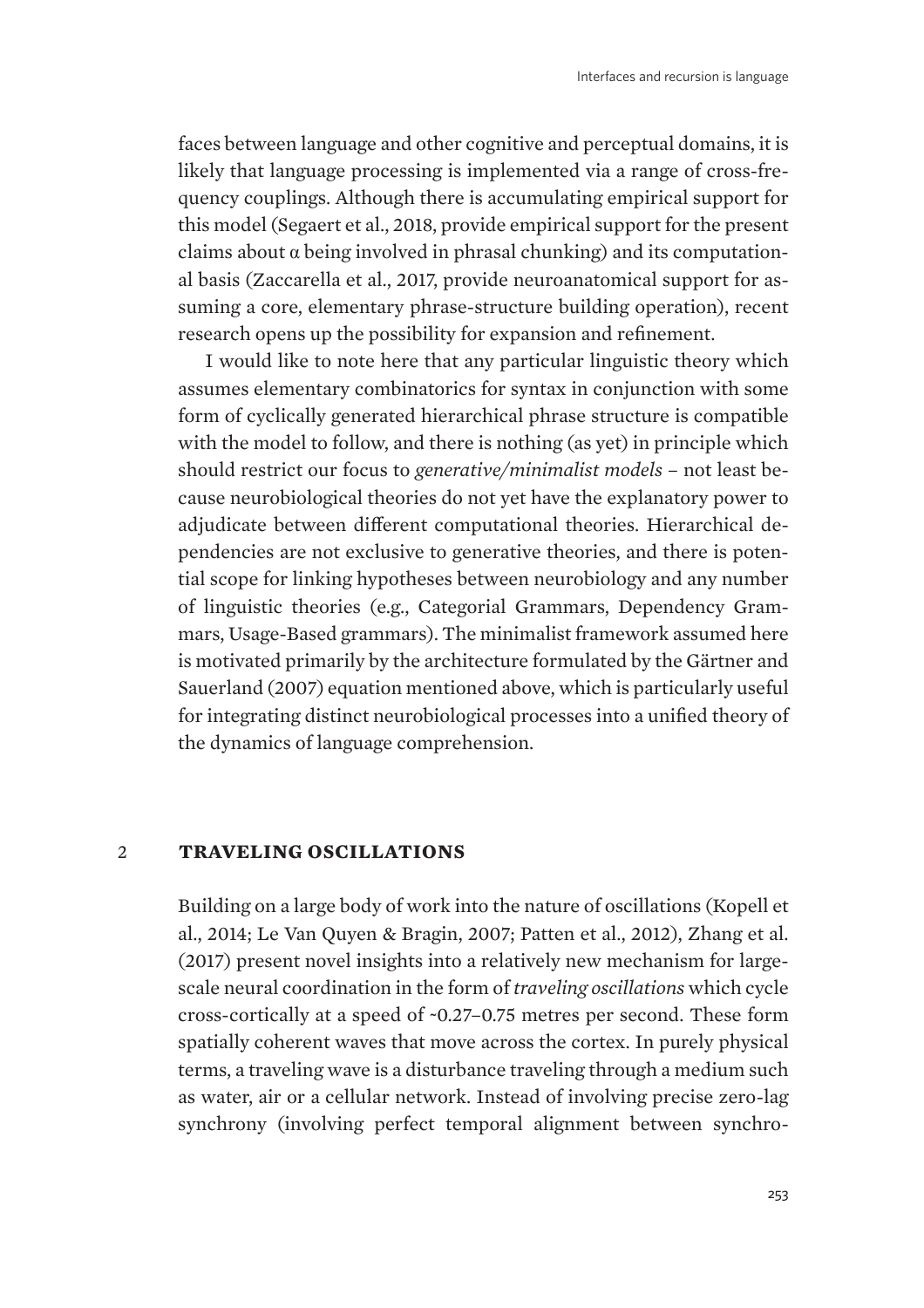nized oscillations), Zhang et al. show how a range of phase offsets can be achieved (whereby the phase of multiple oscillations differs), producing traveling waves of various shapes such as plane, radial and spiral waves. The propagation of traveling oscillations was found in 96% of neurosurgical patients (through electro-corticography) and was consistent with good performance on the Sternberg working memory task (Sternberg, 1969). Zhang et al. (2017, p. 3) conclude that "human behaviour is supported by … traveling waves". These waves have recently been implicated in multiple sensory, motor and cognitive systems, and Muller et al. (2018, p. 1) recently speculated that "travelling waves may serve a variety of functions, from long-term memory consolidation to processing of dynamic visual stimuli". Summarizing recent literature, Muller et al. (2018, p. 8) suggest that hippocampal CA1 traveling waves in the  $\theta$  band exhibit a particular computational role ("Patterning pyramidal spiking from small to large place fields in each theta cycle") which can be contrasted with the putative role of traveling fast  $\gamma$  waves in the same region ("Pattering spiking in either direction of the dorsoventral axis in hippocampus"). More broadly, it seems clear that traveling waves serve to organize spike timing along a particular behaviorally relevant axis.

It is clear from Muller et al. (2018; see their Table 1) that only visual, sensorimotor, motor, hippocampal and macroscopic computational principles of traveling waves can be proposed with any certainty, with the development of large-scale, high-precision recording technologies being able to expand current understanding. What precisely constitutes the range and influence of traveling waves over the rest of cognition is a topic for future study, and Muller et al.'s project should readily be expanded to language processing such that neurolinguists should investigate the computational role of traveling waves across various *language regions*. For now, we can begin to sketch possible directions and explanations for these discoveries.

Zhang et al. (2017) discovered what they define as traveling *theta and alpha oscillations*, yet their analysis reveals that the full range of migrating waves stretched from 2–15Hz, therefore implicating mid- $\delta$ . Mid- $\delta$  is involved in phrasal chunking, though not sentential chunking (which low- $\delta$  seems responsible for). This could potentially lead to a refined neural code for language processing:  $\delta$  waves cycle across the cortex, building up the syntactic representation phrase-by-phrase and being en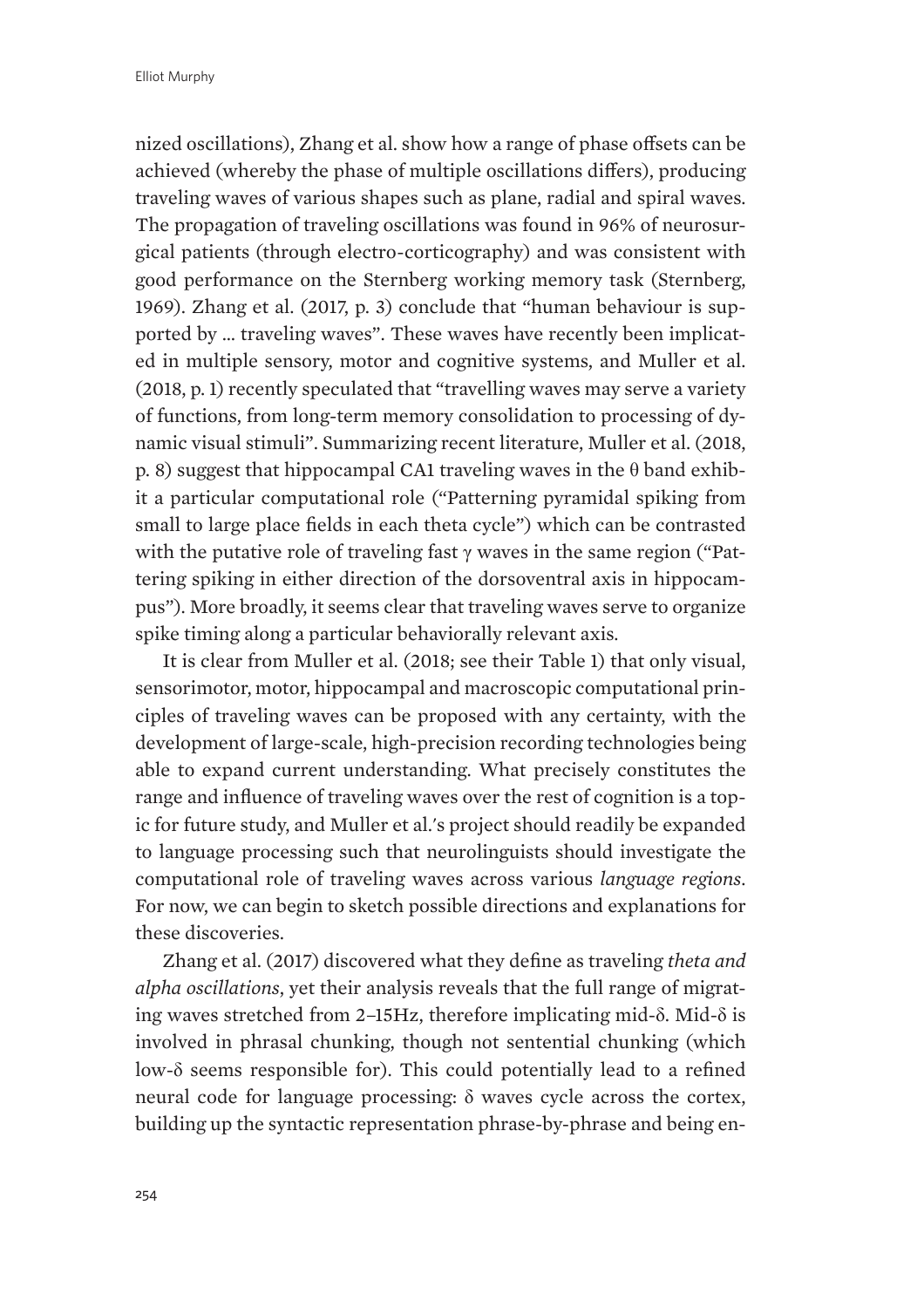dogenously reset by a newly constructed phrase, either traveling to parts of the cortex responsible for storing the required semantic representations or being coupled to traveling  $\theta$  waves which perform the same function. The second option seems more likely, given what is known about where  $\delta$  seems to be localized during language comprehension (Ding et al., 2016). The limitations of semantic processing could be derived either from the physical limitations placed on the speed of traveling cycles as they move from station to station  $(-0.25-0.75 \text{ m/s})$  or the width of the propagating waves (median: ~2.4–4.8 cm) which might limit the range of conceptual structures manipulated.

As discussed elsewhere (Murphy & Benítez-Burraco, 2017a), the brain was re-shaped in our lineage via *globularization*, through which our braincase adopted a more globular shape, and so I would like to hypothesize that this granted oscillations the ability to travel across new areas of the cortex and subcortex whilst also being coupled to a number of other regions. This would have opened up new interfaces for conceptual representations, and in combination with the present neural code would also have derived Gärtner and Sauerland's (2007) equation *Interfaces + Recursion = Language*. Further, Zhang et al.'s findings support a model of traveling waves as a network of *weakly coupled oscillators* (WCO), according to which the traveling wave is a result of phase coupling. According to the WCO model, oscillators are arranged in a linear array and are weakly coupled with their neighbors. The model also assumes that there is a spatial gradient in intrinsic frequency across the oscillators. Since the traveling wave is assumed to be the result of phase coupling, these assumptions conspire to yield the prediction – fulfilled by Zhang et al.'s (2017) data – that faster waves would travel in the direction of slower waves. The language model assumed here (see also Murphy, 2015) complements these findings, since Zhang et al. found that waves typically travelled in a posterior-to-anterior direction. It is assumed here that elementary syntactic combinatorics involves a parahippocampal and cortico-basal ganglia-thalamo-cortical loop (concatenation and semantic conjunction) which is later coupled with left inferior frontal regions such as BA 44 and BA 45 which act as crucial memory buffers for the maintenance of hierarchically organized syntactic objects.

Both this model and the WCO traveling wave model predict poster-to-anterior directionality as the language system proceeds from se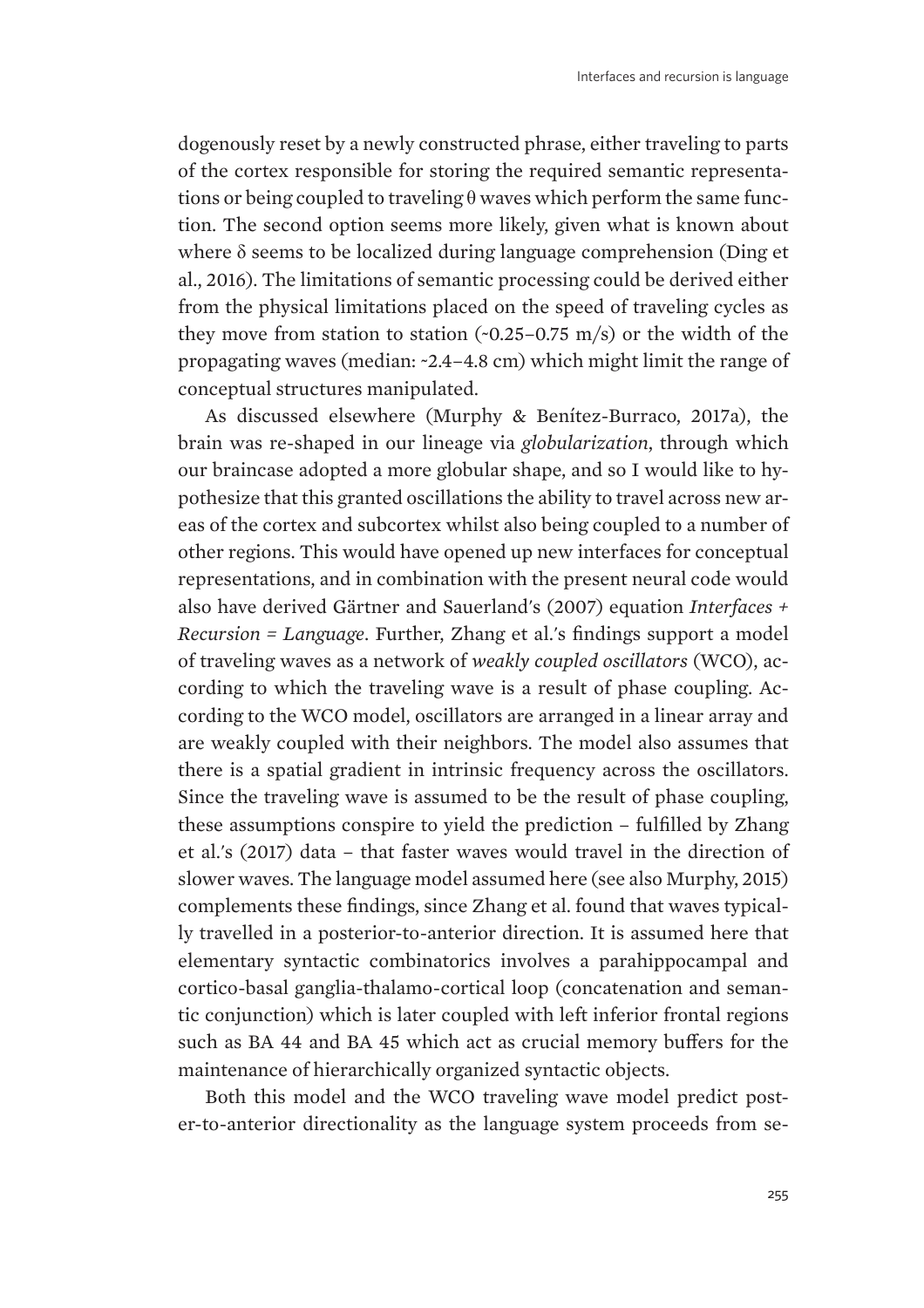lecting linguistic features (parahippocampal, thalamic and basal ganglia regions), to combining them (anterior temporal regions), to attributing to them a labelled identity (cortico-basal ganglia-thalamo-cortical loop), and finally to storing them in working memory (left inferior frontal regions, in particular pars opercularis). This directionality also notably correlates with the rhythms hypothesized to be responsible for these operations, with faster  $\gamma$  and  $\beta$  rhythms in posterior and central regions being coupled with slower central  $\theta$  and  $\alpha$  rhythms, which in turn travel towards slow left inferior frontal  $\delta$  regions they are coupled with. While faster  $\gamma$  and  $\beta$  rhythms have currently not been shown to migrate, we can assume that this reinforces the neuroanatomically fixed nature of conceptual representations as being stored in typically resilient neural clusters (= *representations*), which can nevertheless be coupled to slower, traveling rhythms (= *computations*).

More pertinently, Zhang et al. (2017, p. 13) conclude that "[w]hen phase coupling is absent, there are no traveling waves because intrinsic oscillation frequencies differ between electrodes". This suggests a strong degree of co-dependence between the phenomenon of cross-frequency coupling and traveling waves. If certain findings reviewed in Murphy (2016c) are accurate – in particular, the finding of human-specific phase coupling diversity, hypothesized here to have occurred due to cranial reshaping – then the language system likely evolved as a direct outcome of a broader range of oscillatory migration routes which resulted from new inter-regional phase couplings. One of language's hallmark characteristics of breaking modular boundaries and combining representations from distinct domains to be stored cyclically in an expanded memory buffer (or phonological loop; Aboitiz, 2017), would arise immediately from this – as would the language system's ability to interface with conceptual and articulatory apparatuses. Though I have explored elsewhere how the core oscillatory architecture of  $\delta-\theta-\gamma$  interactions can generate phrase structure building (e.g., Murphy, 2016c), the work of deriving the mechanism of syntactic combinatorics was previously left simply to phase-amplitude coupling. We can now add to this basic mechanism the understanding that language-relevant representations can be accessed cross-cortically through a process of posterior-to-anterior wave propagation.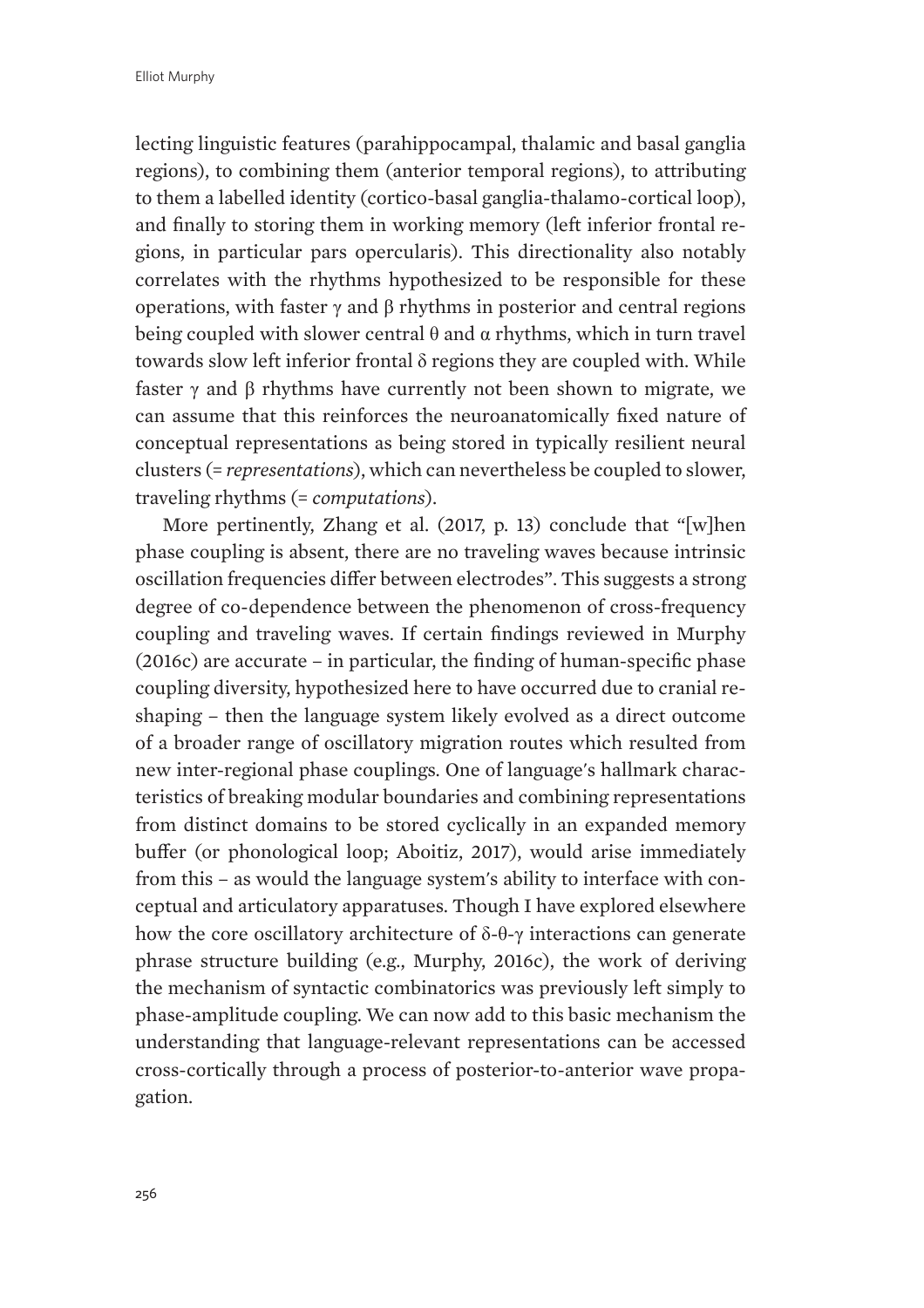Concerning the topic of what type of grammatical representations are manipulated by the brain, Greenhill et al. (2017) used a *Dirichlet process mixture model* (a probability distribution whose range is itself a set of probability distributions) to explore the rates of change in lexical and grammatical data from 81 Austronesian languages, showing that while many features change rapidly there exists "a core of grammatical and lexical features that are highly stable" (2017, p. e8822), and hence are strong candidates for being central components in the dynamics of language evolution. These stable features include inclusive vs. exclusive distinctions, gender distinctions, the existence of tense auxiliaries, prepositions, clause chaining and the presence of animacy features on the noun/class gender system (see Dataset S2 in Greenhill et al., 2017). Recent work has revealed that different cortical regions appear responsible for storing distinct representational formats, with  $\gamma$  rhythms in the ventrolateral prefrontal cortex signaling low-level, stimulus-based category abstraction (e.g., dog) and  $\beta$  rhythms in the dorsolateral prefrontal cortex signaling high-level, rule-based category abstraction (e.g., animal, Wutz et al., 2018). A slight reorganization in the shape of the prefrontal cortex (of the kind discussed in Neubauer et al., 2018) may have permitted the brains of anatomically modern humans to generate oscillatory migrations and phrase synchronizations such that these two major ontological representational bases could interact more efficiently, potentially allowing the generation of a greater number and broader range of low-level categories to be stored within a given high-level node.

Since the poster-to-anterior propagations documented in the literature are involved in *feedforward processes*, it is possible that instances of anterior-to-posterior migration (a phenomenon documented in Zhang et al., 2017, and which was extremely rare compared to the reverse migration pattern) have a distinct functional role such as supporting feedback or top-down processes. It would be of interest to explore in future work whether  $\delta$  waves propagate in an anterior-to-posterior direction at particular points of syntactic processing, perhaps accessing distinct loops of a memory buffer stretching from pars opercularis to posterior regions of Broca's area as the number of syntactic labels/nodes increases. Moreover, these findings should encourage neurolinguists to reconsider some core assumptions considering event-related potentials, which might (under the present framework) result from traveling waves transiently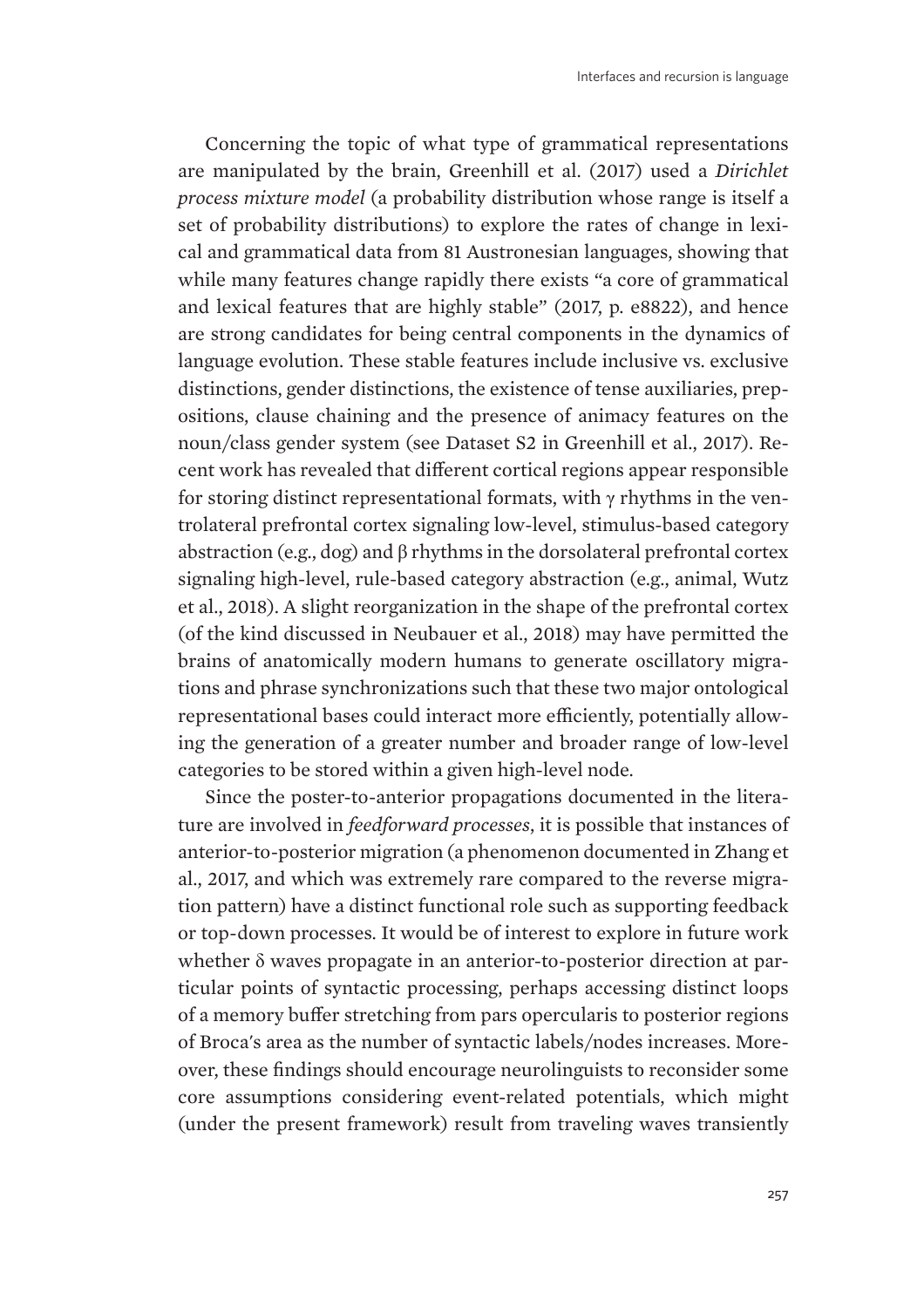organizing at a given timepoint and phase (see also Murphy, 2015, for connections between oscillations and event-related potentials).

If  $\delta$  rhythms are shown to migrate during phrase-structure building, it would be possible to attribute particular computational roles to these oscillations in the way Muller et al. (2018) have done for spatial navigation. For instance, traveling  $\delta$  waves could be responsible for patterning spiking from single- to multi-unit lexical structures in each  $\delta$  cycle.

In my view, these observations speak against the idea that linguistic computation is based on *regional stasis* (e.g., the claim in Friederici et al., 2017, that BA 44 and its temporal dorsal pathway constitutes the basis of natural language syntax) and is rather implemented via a cortical circuit even more dynamic than previously assumed (for perspective: Zhang et al., 2015, discovered for the first time traveling  $\theta$  waves, but only throughout the human hippocampus; see also Patten et al., 2012). Indeed, Muller et al. (2018, p. 12) note that "the existence of stimulus-evoked traveling waves in the sensory cortex presents a challenge to the orderly topographic arrangement of selectivity first described by Hubel and Wiesel at the trial-averaged level". Likewise, the existence of weakly coupled traveling oscillators presents quite a dramatic challenge to the language sciences, and it has been my intention here to sketch out possible directions for reconciling the cortical language circuit with these emerging discoveries and principles.

Current neurolinguistic work on brain oscillations provides simple associative oscillation-computation models mapped to strict brain regions, as when Meyer (2017) claims that  $\beta$  is strictly involved in prediction, or when Ding et al. (2016) propose that  $\delta$  entrainment to phrasal and sentential structures is a core feature of language comprehension, or when Bastiaansen and Hagoort (2015) claim that  $\gamma$  is involved in semantic unification and  $\beta$  is involved in processing syntactically coherent structures. All of these studies doubtless shed some light on the dynamics of the cortical language circuit, but they should be understood to be only a partial take, with the existence of traveling oscillations potentially forcing a more elaborate set of models to emerge.

It may not simply be oscillations, then, but more specifically traveling oscillations that could provide the optimal way to bridge neuroanatomy and brain dynamics, fulfilling the goal articulated succinctly in Friederici et al. (2017, p. 719) of "finding the explanatory link between the neuro-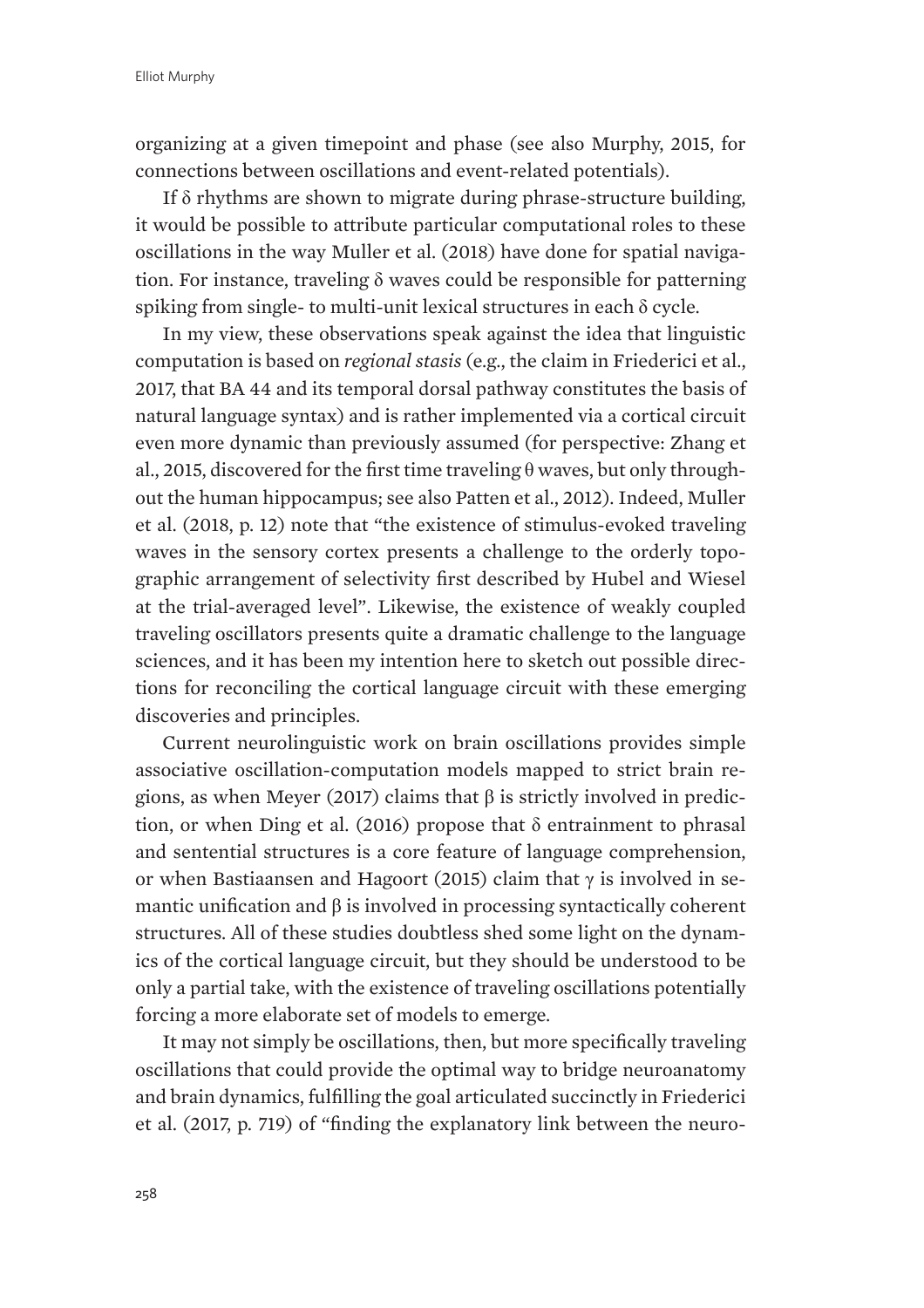anatomical data, the electrophysiological data, and the formal properties of human syntax". As Zhang et al. (2017, p. 15) conclude, "individual traveling-wave cycles represent spatially discrete pulses of neural activity that correspond to distinct behavioral states". The future task for the language sciences is to investigate how traveling waves might serve as a general mechanism for transmitting discrete pockets of neural activity in ways which map onto the functions of semantic, phonological and syntactic combinatorics. Muller et al. (2018, p. 1) document "the generality of their role in cortical processing" but their role in language processing remains unknown. Indeed, in their original discovery of traveling waves, Patten et al. (2012, p. 7) speculate that "the thalamus may exert an important influence on cortico-cortical propagation via thalamocortical reentrant loops", and since traveling waves appear to propagate along corticocortical fibers the role of the thalamus may be crucial (see Murphy, 2015, for the role of the thalamus in language).

# 3 **RETHINKING LANGUAGE DISORDERS, FLUID INTELLIGENCE AND LANGUAGE ACQUISITION**

Traveling oscillations may also be able to account for certain *language disorders* and *aphasias*, since in the literature there are often cases documenting damage to brain areas not typically seen as *language areas* (see also Luef in this volume) and yet which negatively impact language processing (Papathanasiou et al., 2012). It is possible that the migration of oscillations is disturbed by lesions and other forms of brain damage, which may serve to *block* them. Likewise, there are an even greater number of documented cases regarding the survival of key language skills after a supposedly core language region is damaged (see Ardila et al., 2016). Under the present perspective, this could simply imply that only part of the migration route was taken, impairing some representations from being accessed but nevertheless leaving much intact, or indeed that only part of the migration route was damaged. It is well known, for instance, that *Broca's aphasia* can be caused by damage to a number of areas outside Broca's area, such as the superior longitudinal fasciculus (see papers collected in Bastiaanse & Thompson, 2012). Lesions to the precentral gyrus,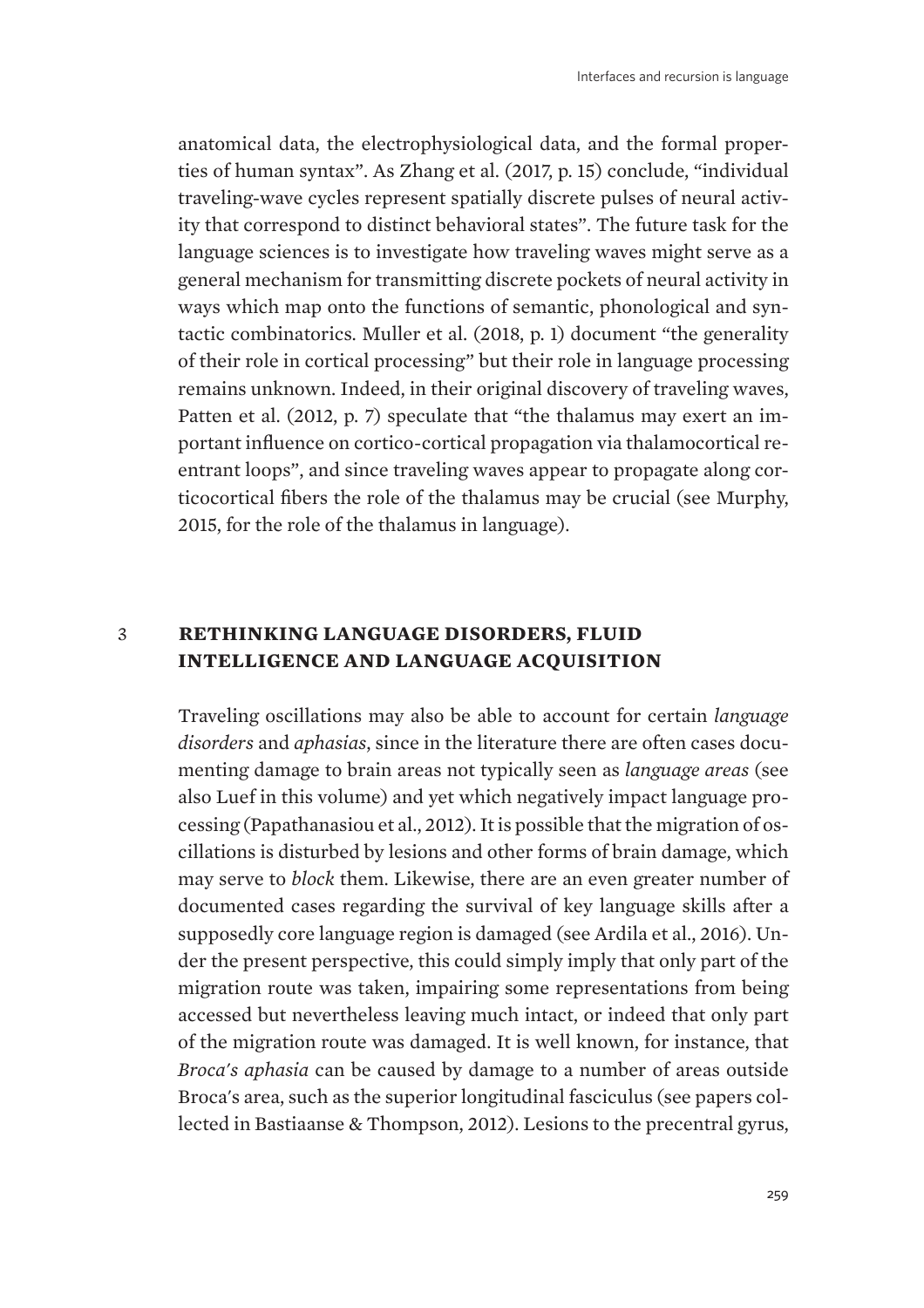anterior insula, and even the basal ganglia and anterior temporal lobe have been implicated in Broca's aphasia (Abutalebi & Cappa, 2008). Crucially, notice that these structures lie along the broader language circuit implicated in the model in Murphy (2016a-c), suggesting that damage to different stations of the path taken by language-relevant traveling oscillations (mediated necessarily by connecting neural streams) can result in aphasias just as severe as those resulting from damage from more classically *core* language regions. Disruption of the anterior head of the caudate and putamen results in verbal aphasias (Lieberman, 2000), which may be due not simply to damage to white matter fibers projecting from the cortex to the striatum (*à la* Nadeau & Crosson, 1997) but more specifically because oscillations responsible for constructing necessary speech signals are blocked from traveling across the full network responsible for vocal production, extending far beyond the thalamus (it should be noted that transmission speed in cortical gray matter is estimated to be approximately 1000 times slower compared to white matter, pointing us towards likely sources of linguistic computational efficiency; Kurth et al., 2017). A similar explanation might account for the various verbal communication deficits resulting from lesions to the globus pallidus (Strub, 1989). A possible way to provide some criteria of falsification for these hypotheses would be to conduct magneto-encephalographic (MEG) or electro-encephalographic (EEG) scans of participants with various aphasias alongside neurotypicals during basic semantic and syntactic processing tasks, determining whether particular oscillations migrate as a function of a linguistic manipulation and whether they do so in ways which significantly differ between these groups.

Turning briefly to another area where traveling oscillations may provide novel insights, Gągol et al. (2018) discovered that *fluid intelligence* level (*gf*), or the ability to solve novel problems via abstract reasoning regardless of prior knowledge, depends on the precise synchronization of fast rhythms to the phase of slow rhythms. In particular,  $\{\delta(\gamma)\}\$ phase-amplitude coupling was found to be indicative of *gf* (more precisely, low  $\gamma$  at ~36Hz and  $\delta$  at ~3Hz), suggesting under the model in Murphy (2016a-c) that  $\delta$  coordinates the extraction of various cortical representations (Chacko et al., 2018, also showed  $\{\delta(\gamma)\}\$ phase-amplitude coupling to be crucial for spatial attention). No *intervening* rhythms are involved in this form of phase-amplitude coupling, unlike in linguistic computa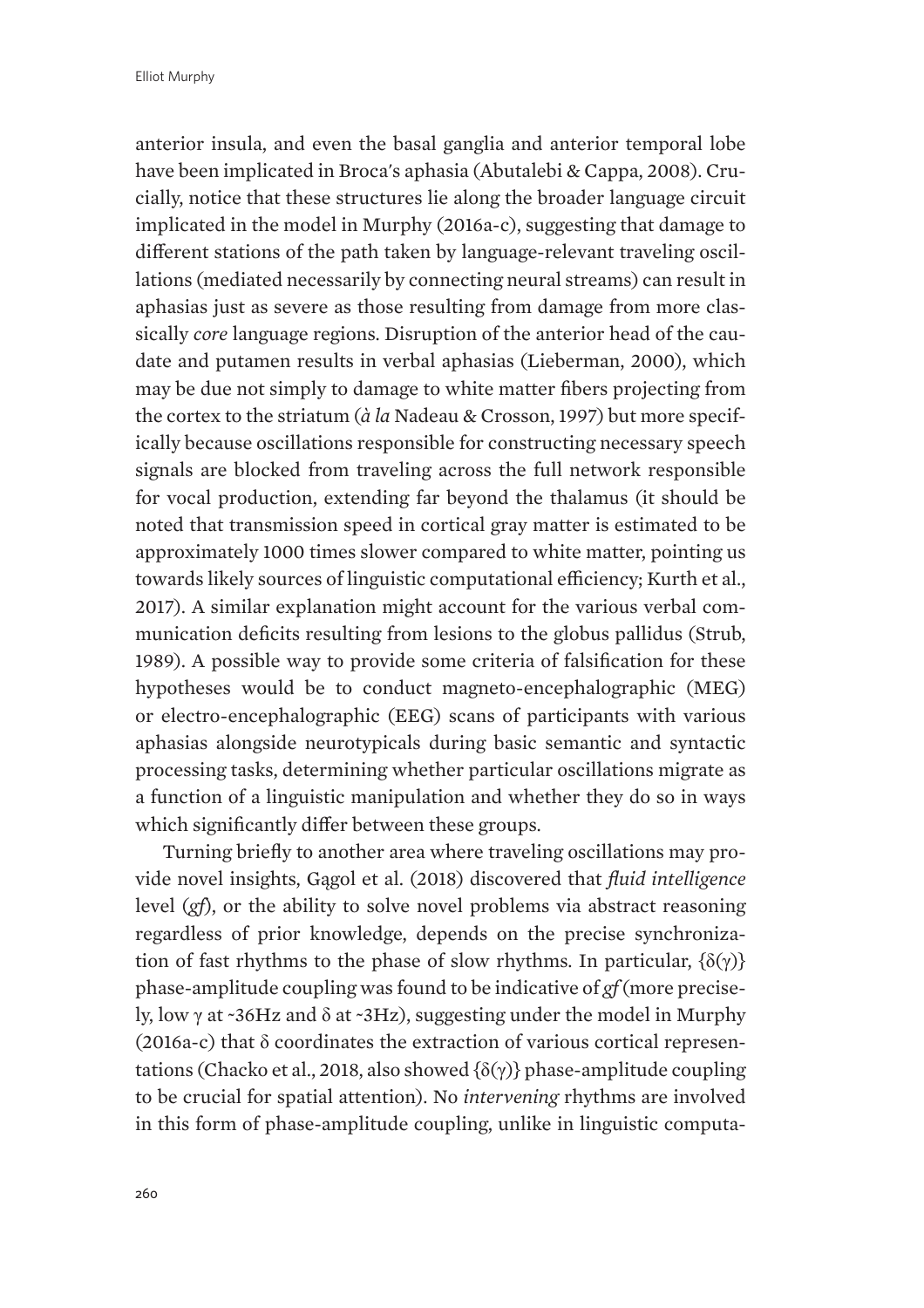tion, which involves hierarchical structures and hence coupling between  $\delta$ ,  $\theta$ ,  $\beta$  and  $\gamma$  of differing combinations. Buzsáki et al. (2013) discuss that the propagation of low frequency oscillations across the cortex is considerably faster in the human brain than in the smaller rat brain, likely explaining the origins of *gf*. Mechanical morphogenesis – or "the process through which simple mechanical forces can lead to instabilities that [contribute] to the emergence of complex shapes" (Foubet et al., 2018, p. 3) – may also play a role in the development of complex neocortical organization.

Further, the close rhythmic similarities between the oscillatory basis of fluid intelligence and language processing support the notion that the computational basis of memory and certain language processes – *Load*, *Maintain*, *Spell-Out*, *Concatenate* and so forth – is shared (with the exception of labeling and cyclicity). Billeke et al. (2017) provide related evidence from EEG that the coupling of the amplitude of slow  $\gamma$  ripples (90–110Hz) to the phase of cortical  $\delta$  differs as a function of cognitive task, ranging from memory recall to directed attention; supporting the role of  $\delta$ - $\gamma$  interactions in fluid intelligence. Meyer and Gumbert (2018) also performed an auditory EEG study utilizing uniformly distributed morphosyntactic violations across natural sentences, with their results providing evidence that the synchronization of electro-physiological responses at  $\delta$  to speech implicitly aligns neural excitability with syntactic information.

Duncan (2013) discusses his frontoparietal *Multiple Demand System* and regards it as the basis of fluid intelligence, with this system more broadly implicating subcortical structures like the thalamus and basal ganglia. It seems to follow from this model and the findings in Gągol et al. (2018) that  $\{\delta(\gamma)\}$  coupling ranges over this frontoparietal circuit, with the general processes of fluid intelligence possibly being enhanced by elementary forms of linguistic computation involving *Search* and *Concatenate* processes. While general forms of intelligence are coordinated by  $\{\delta(\gamma)\}\$  coupling, more complex, hierarchical syntax arrives only through a broader range of cross-frequency couplings. This likely explains why fluid intelligence is also at risk of impairment in the event of brain lesions, with either the paths of the traveling  $\delta$  waves across the frontoparietal Multiple Demand circuit either being limited, or the cortical  $\gamma$ clusters they are typically coupled with being unable to synchronize.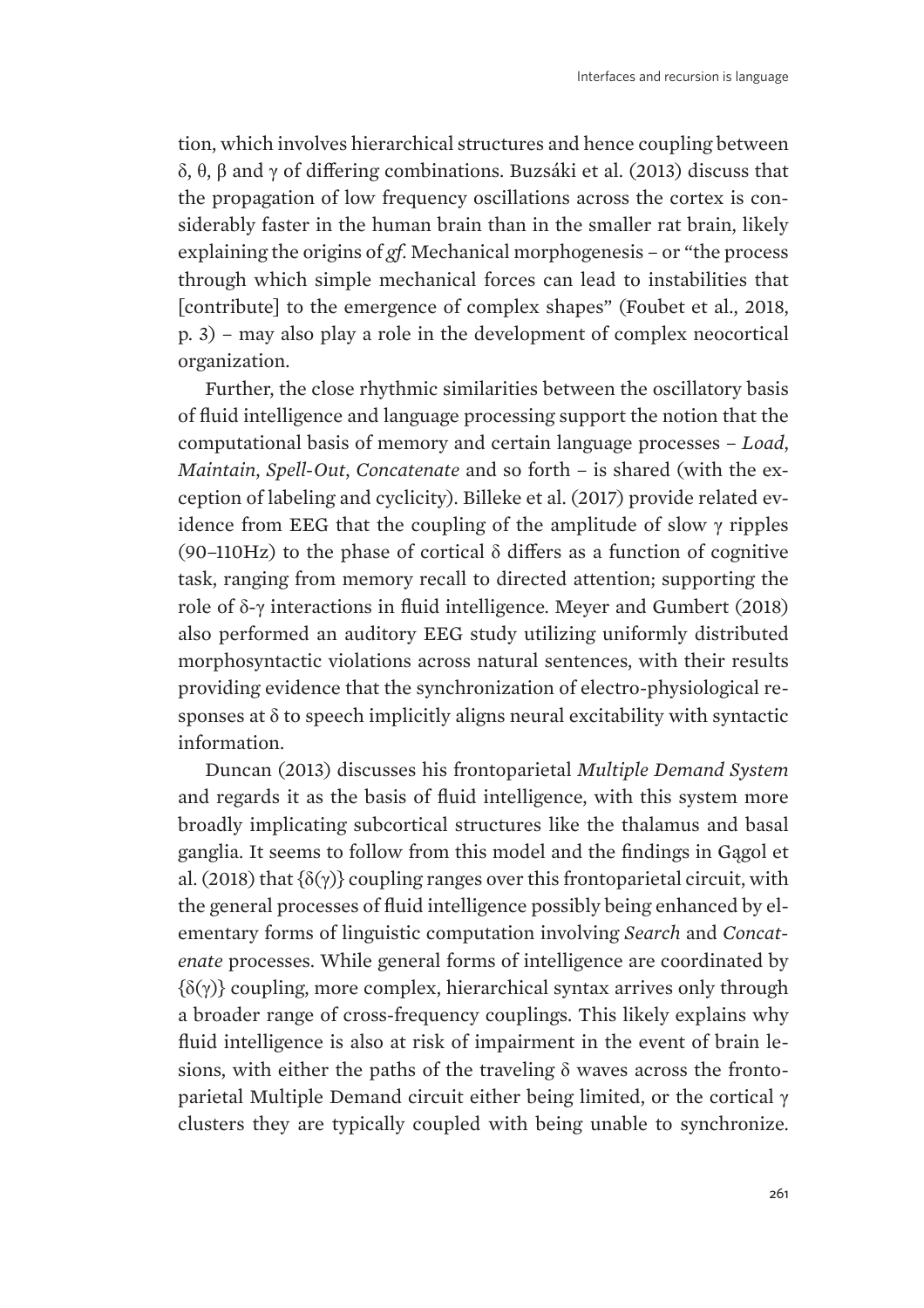Flanagan and Goswami (2018) also present evidence that changes in the magnitude of the phase synchronization index  $(\Delta PSI)$  of slow amplitude modulations in the  $\delta$ - $\theta$  range accompanies both phoneme deletion and plural elicitation – basic morphophonological tasks – suggesting that sensitivity to slow rhythms in speech forms a major aspect of morphophonological knowledge.

Other recent research points us in different, potentially fruitful directions. Headley and Paré (2017) conducted a large-scale review of the oscillatory memory literature in humans. In order to account for differences in oscillatory activity in memory-relevant regions during sleep (i.e., some forms of memory are sensitive to slow-wave sleep, others to rapid eye movement sleep), they suggest that while  $\theta$  rhythms seem responsible for consolidating procedural memories during sleep, the literature indicates that  $\delta$  rhythms during slow-wave sleep additionally promote the consolidation of declarative memories. Given the presently proposed role of  $\delta$  in phrasal – and, hence, sentential and propositional – construction and interpretation, it is possible that during sleep the language system is active in this declarative consolidation process (though likely not causally, rather recruited in the service of processing efficiency), what with the crucial role of language in the generation of facts and certain events (see Cross et al., 2018, for a related approach, and whose oscillatory architecture for language is almost identical to that in Murphy, 2016a,b). The potential role of linguistic computations in declarative consolidation is easy to square with the well-known interactions between the hippocampus and cortical  $\delta$  rhythms (Hahn et al., 2006). It would be of interest for future research to examine cross-frequency coupling during declarative consolidation to examine any potential similarities with language processing.

Another potential avenue for oscillatory theories of language is to implement logical operators like NOT, AND, NAND, XOR, NOT and Neg-AND. For instance, the first could be rooted in phase asynchrony. Merging/ synchronizing two oscillations might implement an AND operation, an increase in amplitude of a long-range wave relative to the stable signature of a local traveling wave might serve to represent a NOT function, the rapid de-synchronization or phase-resetting of multiple waves could execute a nor computation, and the annihilation of two oscillations might implement a xor logic gate. Empirically, these hypotheses would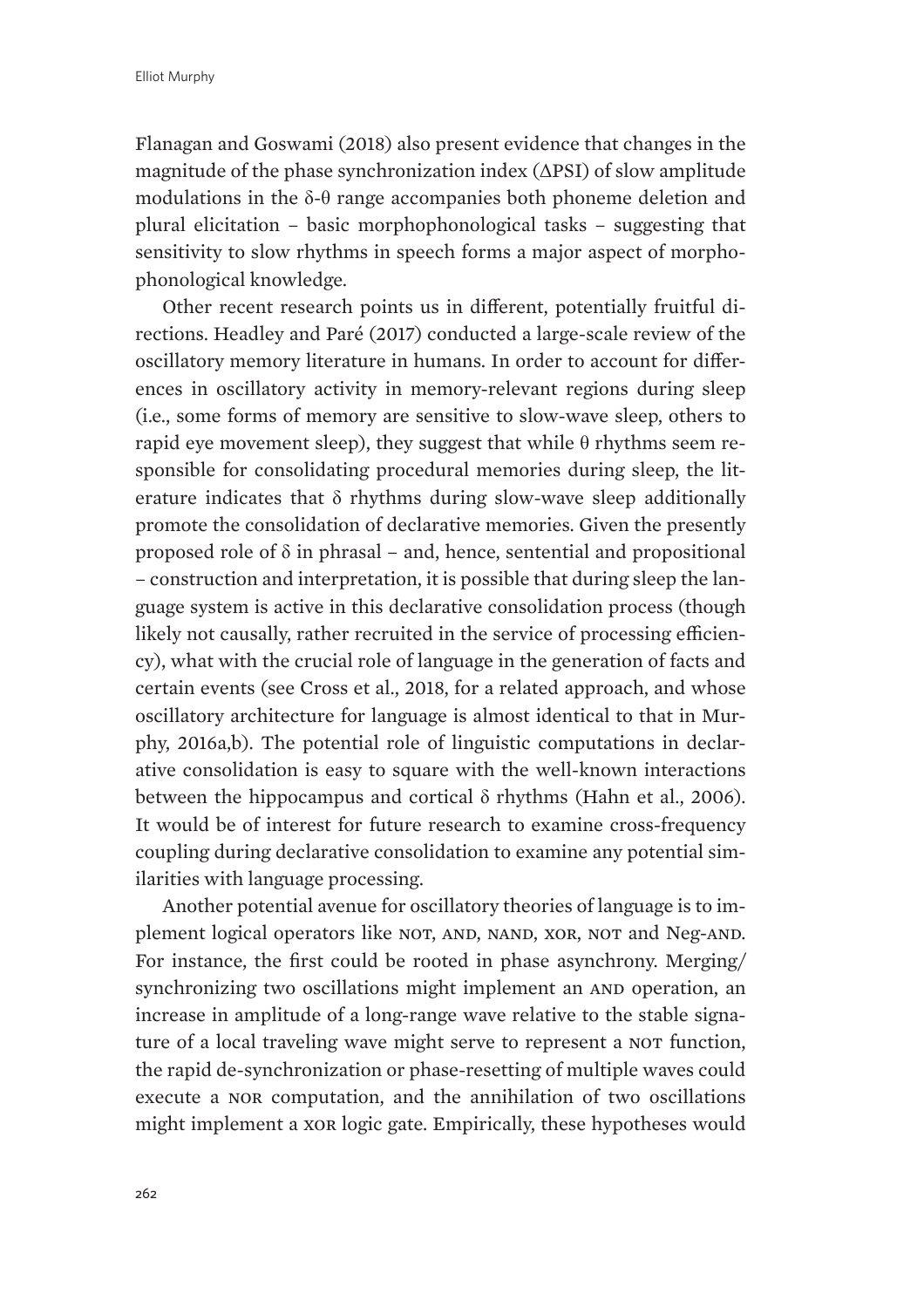be readily falsifiable given the use of an experimental paradigm which permitted a careful execution of these basic semantic operations, such as in a setting where participants were tasked with implementing these operations over a range of auditory, linguistic and visual objects.

Lastly, according to Wexler's (1998) *Unique Checking Constraint* (UCC), a child's linguistic system is limited to checking only one syntactic property per linguistic environment. For instance, in the clausal domain AGReement and Tense features cannot both be checked, and so only one is eliminated (producing the Optional Infinite stage of language acquisition). Since we are beginning to understand the oscillatory differences between child and adult language comprehension (Leong & Goswami, 2015), this constraint may be due to particular limitations on traveling  $\theta$  oscillations across cortical areas responsible for coupling with  $\gamma$  pockets storing AGR-relevant and Tense-relevant features, with maturity likely providing the brain with a broader and more extensive traveling path. Recent work from Kurth et al. (2017) examined slow oscillations in sleep in a group of children (*n* = 23; 2–13 years) and showed that with increasing age, slow oscillations propagated across longer distances, with an average growth of 0.2 cm per year. The speed of the traveling waves remains unchanged across childhood, suggesting that the *interface* component of the equation in this chapter's title is subject to greater developmental changes than the core neural code for phrase structure building. Since this area of neurobiological research is a recent development, further studies of child language processing within these frameworks will be needed to elaborate on these hypotheses any further. The psycholinguistic possibilities of testing the morphology of traveling oscillations using MEG seem highly promising. An interesting question for future research concerns the relevance of traveling subcortical oscillations (e.g., parahippocampal migrations) and the morphology of traveling waves in nonhuman primates.

Dynamic studies of infant and child language processing will also be needed due to a current lack of understanding concerning the developmental characteristics of language-relevant brain rhythms. In one of the few studies exploring this topic, Schneider et al. (2016) revealed  $\theta$  and  $\beta$ power decreases in adults at, respectively, left frontal and parietal regions and right parietal regions when participants processed ungrammatical sentences. These results were not replicated in children, despite simi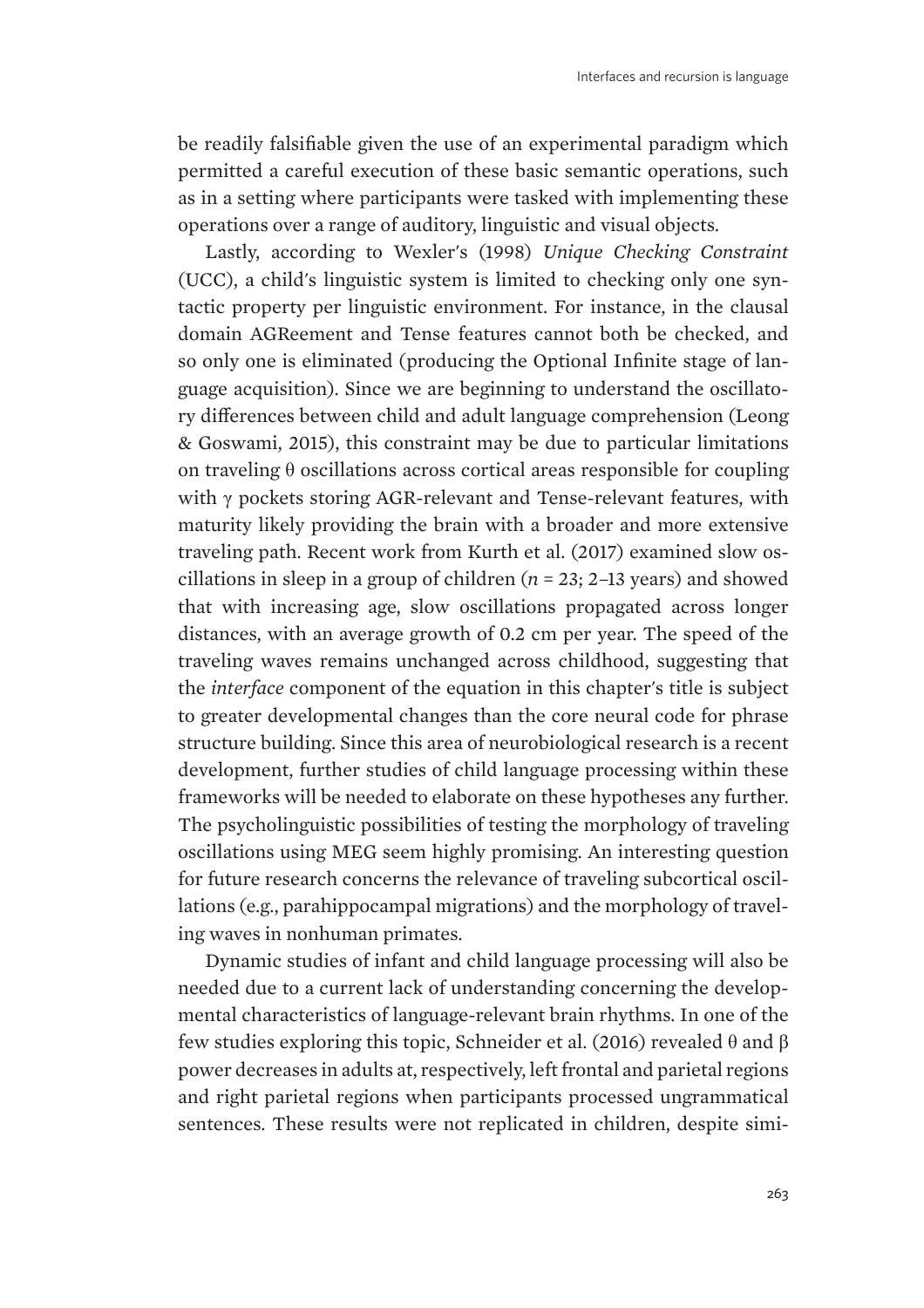lar abilities to detect ungrammatical constructions. The children instead displayed an N400 effect (a negative-going deflection peaking around 400 ms post-stimulus onset) at ungrammatical words while adults showed a greater P600 effect (a positive-going deflection peaking around 600 ms post-stimulus onset). Altogether, these results suggest that syntactic neurocomputational mechanisms go through various, dynamically marked developmental stages. Continuing this line of research, Leong et al. (2017) used EEG to show that infants not only entrain to the speech rhythm, but they appear better prepared for this than adults. Examining gaze directed speech in which an adult spoke to an infant, *partial directed coherence* (PDC) was computed for all pairwise connections at all EEG frequencies, with PDC being a directed measure of statistical causality (*how much does i predict j, independent of j's history*). Leong et al. showed that phase coupling was weaker when the adult speaker shifted their gaze away during speech in  $\theta$ ,  $\alpha$  and  $\beta$  (see also Schoch et al., 2017, who explore across-night dynamics of slow oscillations in children).

What is also needed is a more extensive investigation into the oscillatory activity of infants during complex thought, before they acquire language. Much of the language neural network is already in place (and left-lateralized) before birth (Dehaene-Lambertz, 2017), suggesting that exposure to speech is not necessary for the oscillatory basis of syntax to develop – intensifying further a central message presented here concerning the potential for a cluster of domain-general cellular and oscillatory codes to derive major components of linguistic computation.

A topic closely related to language development is the genetic basis of the oscillatory language system. This is currently an open field, but there at least seem to be clear directions available. One direction assumes that the oscillatory language system (called in previous work the *oscillome*; Murphy, 2016b) is largely genetically hard-wired. Murphy and Benítez-Burraco (2017b) provide a number of linking hypotheses between particular genes and oscillatory brain activity implicated in language, suggesting that much of the oscillome is likely genetically-directed; the set of genes implicated here is termed the *oscillogenome*. In contrast, another emerging direction is exemplified by Soloduchin and Shamir (2018). Weighing up whether the mechanisms responsible for generating and stabilizing oscillations are hard-wired or could be acquired via a learning process, they focus on the dynamics of spike timing depen-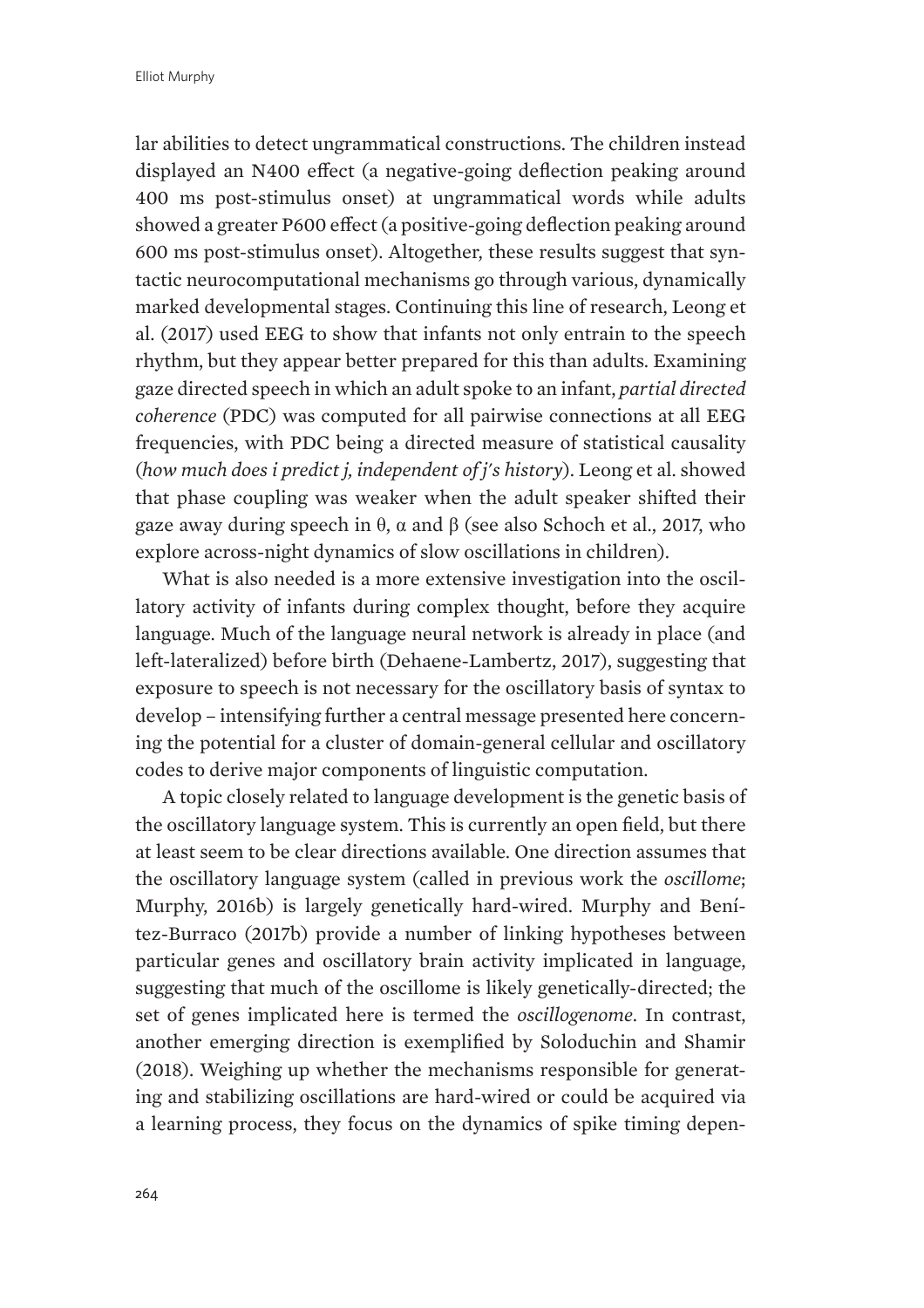dent plasticity and the effective coupling between two competing neuronal populations with reciprocal inhibitory connections, analyzing this via a phase-diagram of the model system that detects possible dynamic states of the network as a function of effective inhibitory couplings. They show that under a wide range of parameters, oscillatory activity can in fact emerge via an unsupervised learning process of spike timing dependent plasticity. It remains to be seen whether oscillatory activity does in fact emerge through such a learning process (since the fact that certain oscillatory features can do so does not necessitate the claim that all oscillatory features relevant to cognition emerge this way), or whether it is grounded in the genome.

### 4 **CONCLUSION**

In summary, linguistics can direct the brain sciences insofar as its insights into the universality of phrase structure building operations (or indeed rules of functional application in heuristic *Categorical Grammar*, or any number of other formulations of elementary combinatorics) inform the goals of neurobiology. The brain sciences can direct linguistics insofar as they place constraints on what possible operations neuronal assemblies and their oscillations can perform (see Badin et al., 2017, for an exploration of the notion of a neuronal assembly, which they see the defining feature of as being *one of dynamism*). While linguists should focus on making their claims about language biologically feasible, neuroscientists should conversely ensure they do not sideline the notion of computation, as stressed most forcefully by Gallistel and King (2009).

# **ACKNOWLEDGEMENTS**

My thanks go to the editors for encouraging me to formulate the ideas presented here for this volume. This work was supported by an Economic and Social Research Council scholarship (1474910).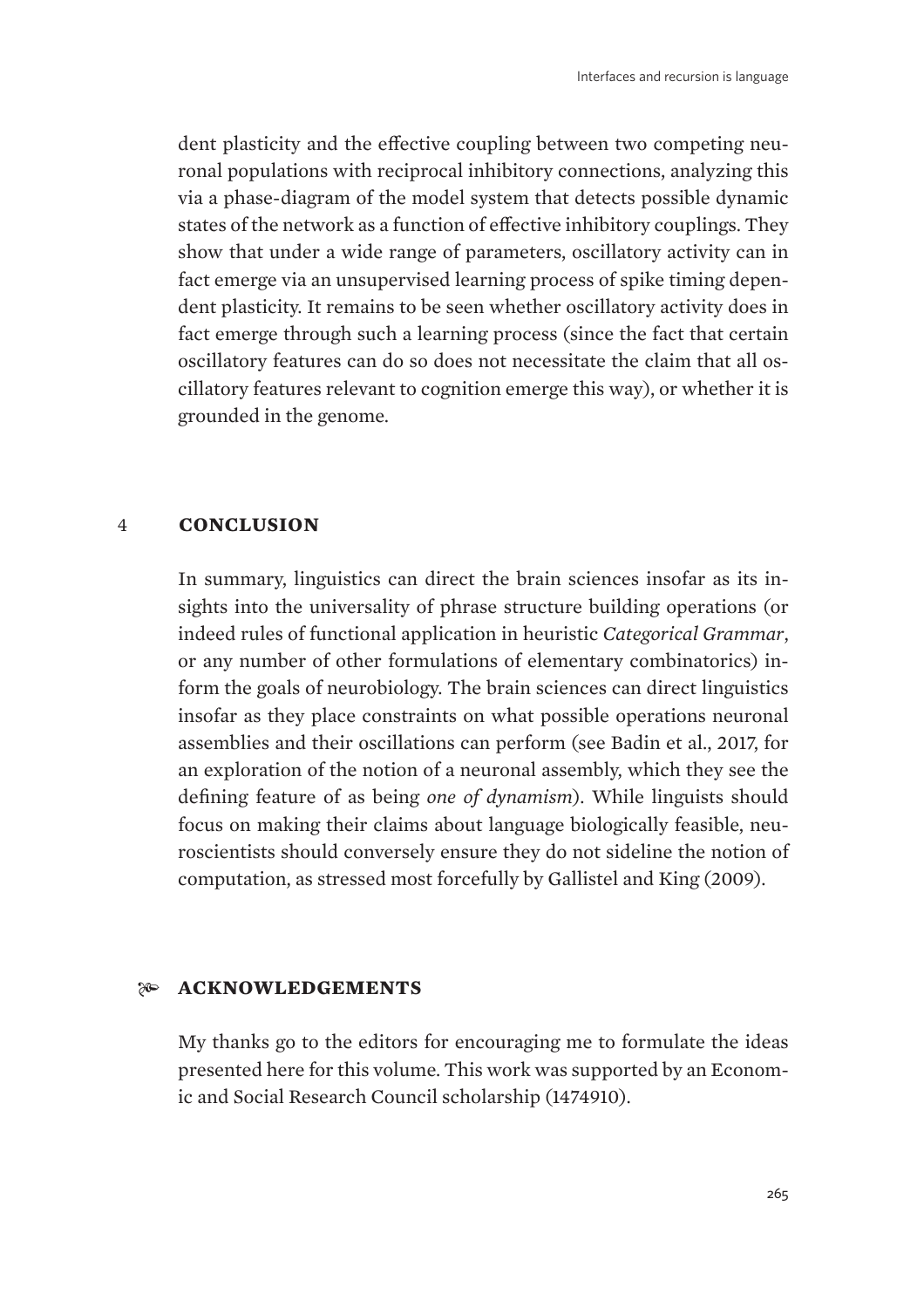## **REFERENCES**

- Abutalebi, J., & Cappa, S. F. (2008). Language disorders. In S. F. Cappa, J., Abutalebi, J.-F. Démonet, P. C. Fletcher, & P. Garrard (Eds.), *Cognitive neurology: A clinical textbook* (pp. 43–66). Oxford: Oxford University Press.
- Aboitiz, F. (2017). *A brain for speech: A view from evolutionary neuroanatomy*. London: Palgrave Macmillan.
- Akam, T., & Kullmann, D. M. (2010). Oscillations and filtering networks support flexible routing of information. *Neuron, 67*, 308–320.
- Ardila, A., Bernal, B., & Rosselli, M. (2016). Why Broca's area damage does not result in classical Broca's aphasia. *Frontiers in Human Neuroscience, 10*, 249.
- Badin, A.-S., Fermani, F., & Greenfield, S. A. (2017). The features and functions of neuronal assemblies: Possible dependency on mechanisms beyond synaptic transmission. *Frontiers in Neural Circuits, 10*, 114.
- Bastiaanse, R., & Thompson, C. K. (Eds.). (2012). *Perspectives on agrammatism*. London: Psychology Press.
- Bastiaansen, M., & Hagoort, P. (2015). Frequency-based segregation of syntactic and semantic unification during online sentence level language comprehension. *Journal of Cognitive Neuroscience, 27*, 2095–2107.
- Billeke, P., Ossandon, T., Stockle, M., Perrone-Bertolotti, M., Kahane, P., Lachaux, J.-P., & Fuentealba, P. (2017). Brain state-dependent recruitment of high-frequency oscillations in the human hippocampus. *Cortex, 94,* 87–99.
- Buzsáki, G., Logothetis, N., & Singer, W. (2013). Scaling brain size, keeping timing: Evolutionary preservation of brain rhythms. *Neuron, 80,* 751–764.
- Chacko, R. V., Kim, B., Woo Jung, S., Daitch, A. L., Roland, J. L., Metcalf, N. V., … Leuthardt, E. C. (2018). Distinct phase-amplitude couplings distinguish cognitive processes in human attention. *NeuroImage, 175*, 111–121.
- Chaieb, L., Leszczynski, M., Axmacher, N., Höhne, M., Elger, C. E., & Fell, J. (2015). Theta-gamma phase-phase coupling during working memory maintenance in the human hippocampus. *Cognitive Neuroscience, 6*, 149–157.
- Cross, Z. R., Kohler, M. J., Schlesewsky, M., Gaskell, M. G., & Bornkessel-Schlesewsky, I. (2018). Sleep-dependent memory consolidation and incremental sentence comprehension: Computational dependencies during language learning as revealed by neuronal oscillations. *Frontiers in Human Neuroscience, 12*, 18.
- Dehaene-Lambertz, G. (2017). The human infant brain: A neural architecture able to learn language. *Psychonomic Bulletin & Review, 24*, 48–55.
- Ding, N., Melloni, L., Zhang, H., Tian, X., & Poeppel, D. (2016). Cortical tracking of hierarchical linguistic structures in connected speech. *Nature Neuroscience, 19*, 158–164.
- Duncan, J. (2013). The structure of cognition: Attentional episodes in mind and brain. *Neuron, 80*, 35–50.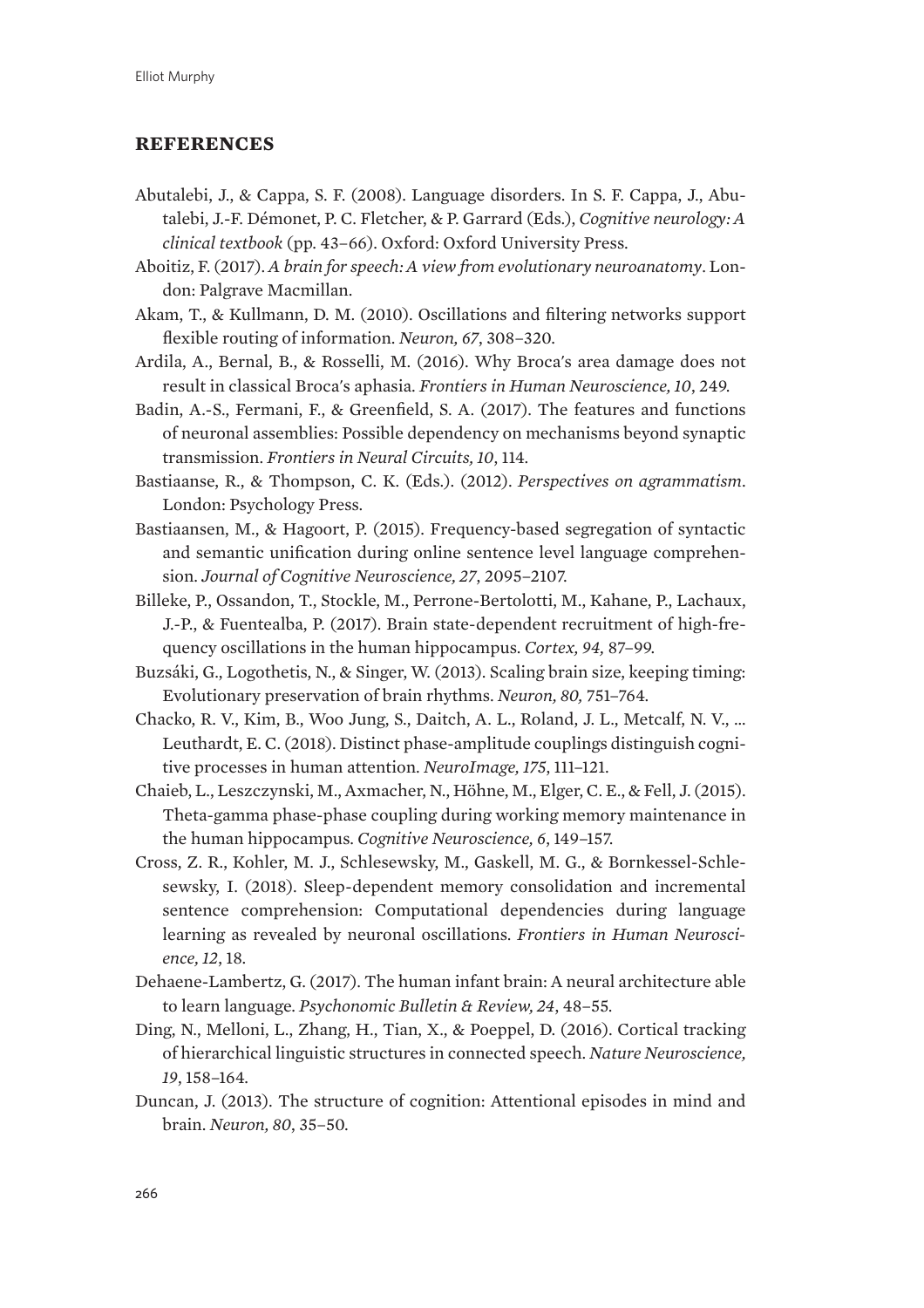- Flanagan, S., & Goswami, U. (2018). The role of phase synchronisation between low frequency amplitude modulations in child phonology and morphology speech tasks. *The Journal of the Acoustical Society of America, 143*, 1366–1375.
- Foubet, O., Trejo, M., & Toro, R. (2018). Mechanical morphogenesis and the development of neocortical organisation. *Cortex*. Advance online publication. doi:10.1016/j.cortex.2018.03.005
- Friederici, A. D., Chomsky, N., Berwick, R. C., Moro, A., & Bolhuis, J. J. (2017). Language, mind and brain. *Nature Human Behaviour, 1*, 713–722.
- Gągol, A., Magnuski, M., Kroczek, B., Kałamała, P., Ociepka, M., Santarnecchi E., & Chuderski, A. (2018). Delta-gamma coupling as a potential neurophysiological mechanism of fluid intelligence. *Intelligence, 66,* 54–63.
- Gallistel, C. R., & King, A. P. (2009). *Memory and the computational brain: Why cognitive science will transform neuroscience*. Chichester: Wiley-Blackwell.
- Gärtner, H.-M., & Sauerland, U. (Eds). (2007). *Interfaces + Recursion = Language? Chomsky's minimalism and the view from syntax-semantics*. Berlin: De Gruyter Mouton.
- Greenhill, S. J., Wu, C.-H., Hua, X., Dunn, M., Levinson, S. C., & Gray, R. D. (2017). Evolutionary dynamics of language systems. *Proceedings of the National Academy of Sciences USA, 114*, e8822–e8829.
- Hahn, T. T., Sakmann, B., & Mehta, M. R. (2006). Phase-locking of hippocampal interneurons' membrane potential to neocortical up-down states. *Nature Neuroscience, 9*, 1359–1361.
- Headley, D. B., & Paré, D. (2017). Common oscillatory mechanisms across multiple memory systems. *npj Science of Learning, 2*, 1.
- Kopell, N. J., Gritton, H. J., Whittington, M. A., & Kramer, M. A. (2014). Beyond the connectome: The dynome. *Neuron, 83*, 1319–1328.
- Kurth, S., Riedner, B. A., Dean, D. C., O'Muircheartaigh, J., Huber, R., Jenni, O. G., … LeBourgeois, M. K. (2017). Travelling slow oscillations during sleep: A marker of brain connectivity in childhood. *Sleep, 40*, zsx121.
- Le Van Quyen, M., & Bragin, A. (2007). Analysis of dynamic brain oscillations: Methodological advances. *Trends in Neurosciences, 30*, 365–373.
- Lieberman, P. (2000). *Human language and our reptilian brain: The subcortical bases of speech, syntax, and thought.* Cambridge: Harvard University Press.
- Leong, V., Byrne, E., Clackson, K., Harte, N., Lam, S., Barbaro, K. D., & Wass, S. (2017). Infants' neural oscillatory processing of theta-rate speech patterns exceeds adults'. *bioRxiv*. Retrieved from http://dx.doi.org/10.1101/108852
- Leong, V., & Goswami, U. (2015). Acoustic-emergent phonology in the amplitude envelope of child-directed speech. *PLoS ONE, 10*, e0144411.
- Lobina, D. J. (2017). *Recursion: A computational investigation into the representation and processing of language*. Oxford: Oxford University Press.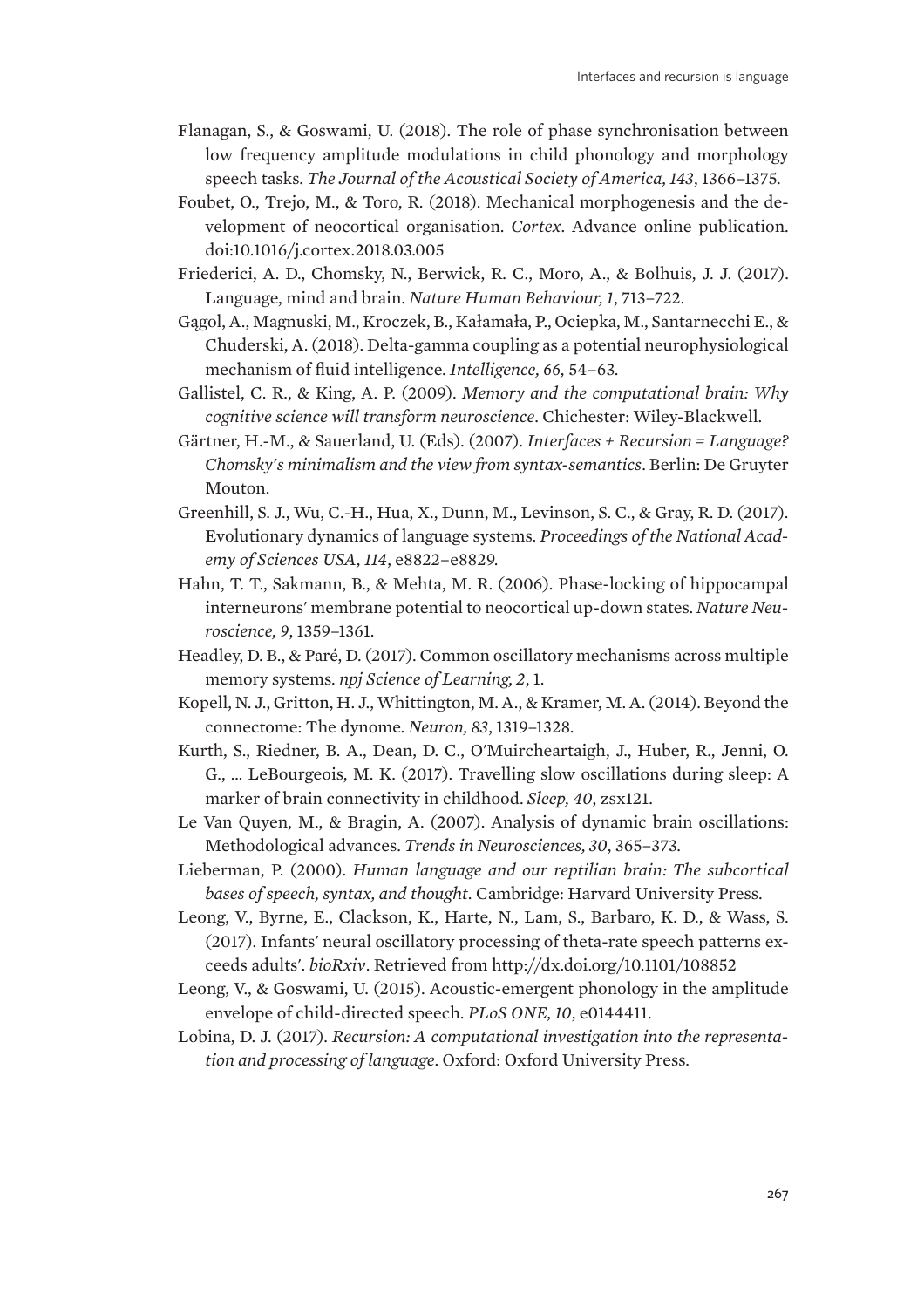- Meyer, L. (2017). The neural oscillations of speech processing and language comprehension: State of the art and emerging mechanisms. *European Journal of Neuroscience*. Advance online publication. doi:10.1111/ejn.13748
- Meyer, L., & Gumbert, M. (2018). Synchronization of electrophysiological responses with speech benefits syntactic information processing. *Journal of Cognitive Neuroscience, 11*, 1–9.
- Muller, L., Chavane, F., Reynolds, J., & Sejnowski, T. J. (2018). Cortical travelling waves: Mechanisms and computational principles. *Nature Reviews Neuroscience, 19*, 255–268.
- Murphy, E. (2015). The brain dynamics of linguistic computation. *Frontiers in Psychology, 6,* 1515.
- Murphy, E. (2016a). Evolutionary monkey oscillomics: Generating linking hypotheses from preserved brain rhythms. *Theoretical Linguistics, 42*, 117–137.
- Murphy, E. (2016b). The human oscillome and its explanatory potential. *Biolinguistics, 10,* 6–20.
- Murphy, E. (2016c). A theta-gamma neural code for feature set composition with phase-entrained delta nestings. *UCL Working Papers in Linguistics, 28*, 1–23.
- Murphy, E., & Benítez-Burraco, A. (2017a). Language deficits in schizophrenia and autism as related oscillatory connectomopathies: An evolutionary account. *Neuroscience & Biobehavioral Reviews, 83*, 742–764.
- Murphy, E., & Benítez-Burraco, A. (2017b). The language oscillogenome. *bioRxiv*. Retrieved from https://doi.org/10.1101/114033
- Nadeau, S. E., & Crosson, B. (1997). Subcortical aphasia. *Brain and Language, 58*, 355–402.
- Neubauer, S., Hublin, J.-J., & Gunz, P. (2018). The evolution of modern human brain shape. *Science Advances, 4*, eaao5961.
- Papathanasiou, I., Coppens, P., & Potagas C. (2012). *Aphasia and related neurogenic communication disorders*. Burlington: Jones & Bartlett Publishers.
- Patten, T. M., Rennie, C. J., Robinson, P. A., & Gong, P. (2012). Human cortical traveling waves: Dynamical properties and correlations with responses. *PLoS ONE, 7*, e38392.
- Pina, J. E., Bodner, M., & Ermentrout, B. (2018). Oscillations in working memory and neural binding: A mechanism for multiple memories and their interactions. *bioRxiv*. Retrieved from http://dx.doi.org/10.1101/263277
- Schneider, J. M., Abel, A. D., Ogiela, D. A., Middleton, A. E., & Maguire, M. J. (2016). Developmental differences in beta and theta power during sentence processing. *Developmental Cognitive Neuroscience, 19*, 19–30.
- Schoch, S., Riedner, B., Dean, D., O'Muircheartaigh, J., Deoni, S., Huber, R., Jenni, O., LeBourgeois, M., & Kurth, S. (2017). EEG signatures of brain maturation in children: Age-related and across-night dynamics in spatial propagation of slow oscillations. *Sleep Medicine, 40*, e174.